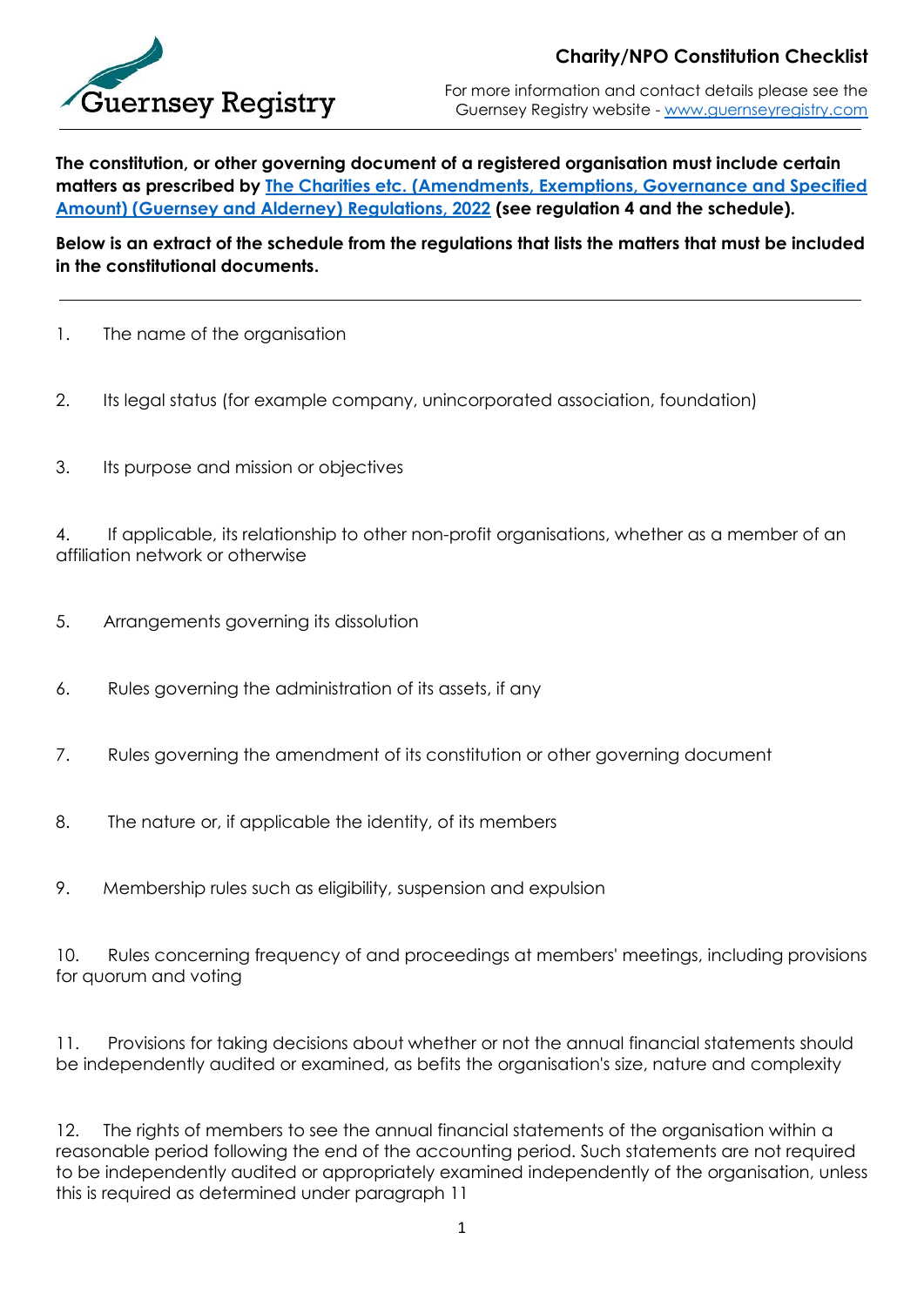- 13. The process by which the members of the governing body are determined, including-
	- (a) minimum number of members of the board in accordance with the following-

(i) subject to subparagraph (iii) the board must comprise at least three people to occupy the roles of Chair, Secretary and Treasurer or equivalent ("the specified roles"),

(ii) the Treasurer (or equivalent) and the occupant of at least one of the other specified roles must be unconnected to one another, and

(iii) in the case of a voluntarily registered organisation, the same person may occupy the role of Chair and Secretary (or equivalent)

- (b) terms of office, where appropriate
- (c) maximum length of service where appropriate
- (d) limits on re-election where appropriate
- (e) conflict of interest provisions
- (f) provisions for retirement, dismissal and replacement of board members
- (g) remuneration of board members (if applicable)

(h) a requirement that a majority of the board members must be Guernsey or Alderney residents

14. Duties and powers of the board, including-

(a) a requirement for board members to be persons of integrity and probity who have suitable and appropriate skills and experience

- (b) a duty to act in good faith at all times, with a general duty of care
- (c) a duty to act only in accordance with the powers afforded by the Constitution